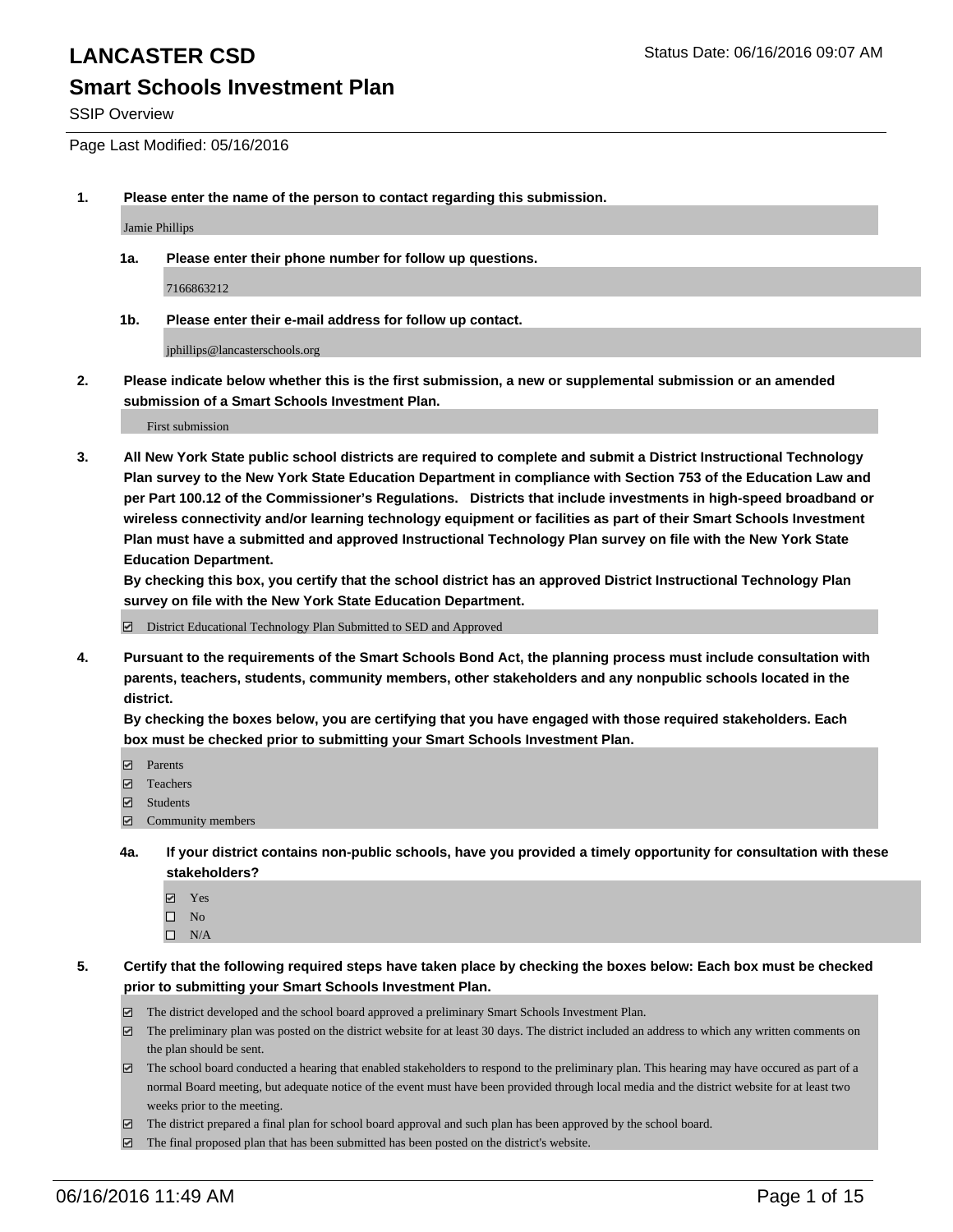# **Smart Schools Investment Plan**

SSIP Overview

Page Last Modified: 05/16/2016

**5a. Please upload the proposed Smart Schools Investment Plan (SSIP) that was posted on the district's website. Note that this should be different than your recently submitted Educational Technology Survey. The Final SSIP, as approved by the School Board, should also be posted on the website and remain there during the course of the projects contained therein.**

Lancaster Central School District Smart Schools Preliminary Investment Plan December 10 2015.pdf

**6. Please enter an estimate of the total number of students and staff that will benefit from this Smart Schools Investment Plan based on the cumulative projects submitted to date.**

7,037

**7. An LEA/School District may partner with one or more other LEA/School Districts to form a consortium to pool Smart Schools Bond Act funds for a project that meets all other Smart School Bond Act requirements. Each school district participating in the consortium will need to file an approved Smart Schools Investment Plan for the project and submit a signed Memorandum of Understanding that sets forth the details of the consortium including the roles of each respective district.**

 $\Box$  The district plans to participate in a consortium to partner with other school district(s) to implement a Smart Schools project.

**8. Please enter the name and 6-digit SED Code for each LEA/School District participating in the Consortium.**

| Partner LEA/District | ISED BEDS Code |
|----------------------|----------------|
| (No Response)        | (No Response)  |

**9. Please upload a signed Memorandum of Understanding with all of the participating Consortium partners.**

(No Response)

**10. Your district's Smart Schools Bond Act Allocation is:**

\$2,982,935

**11. Enter the budget sub-allocations by category that you are submitting for approval at this time. If you are not budgeting SSBA funds for a category, please enter 0 (zero.) If the value entered is \$0, you will not be required to complete that survey question.**

|                                       | Sub-         |
|---------------------------------------|--------------|
|                                       | Allocations  |
| <b>School Connectivity</b>            | $\mathbf 0$  |
| Connectivity Projects for Communities | $\Omega$     |
| <b>Classroom Technology</b>           | 874,935      |
| Pre-Kindergarten Classrooms           | 2,108,000    |
| Replace Transportable Classrooms      | 0            |
| High-Tech Security Features           | 0            |
| <b>Totals:</b>                        | 2,982,935.00 |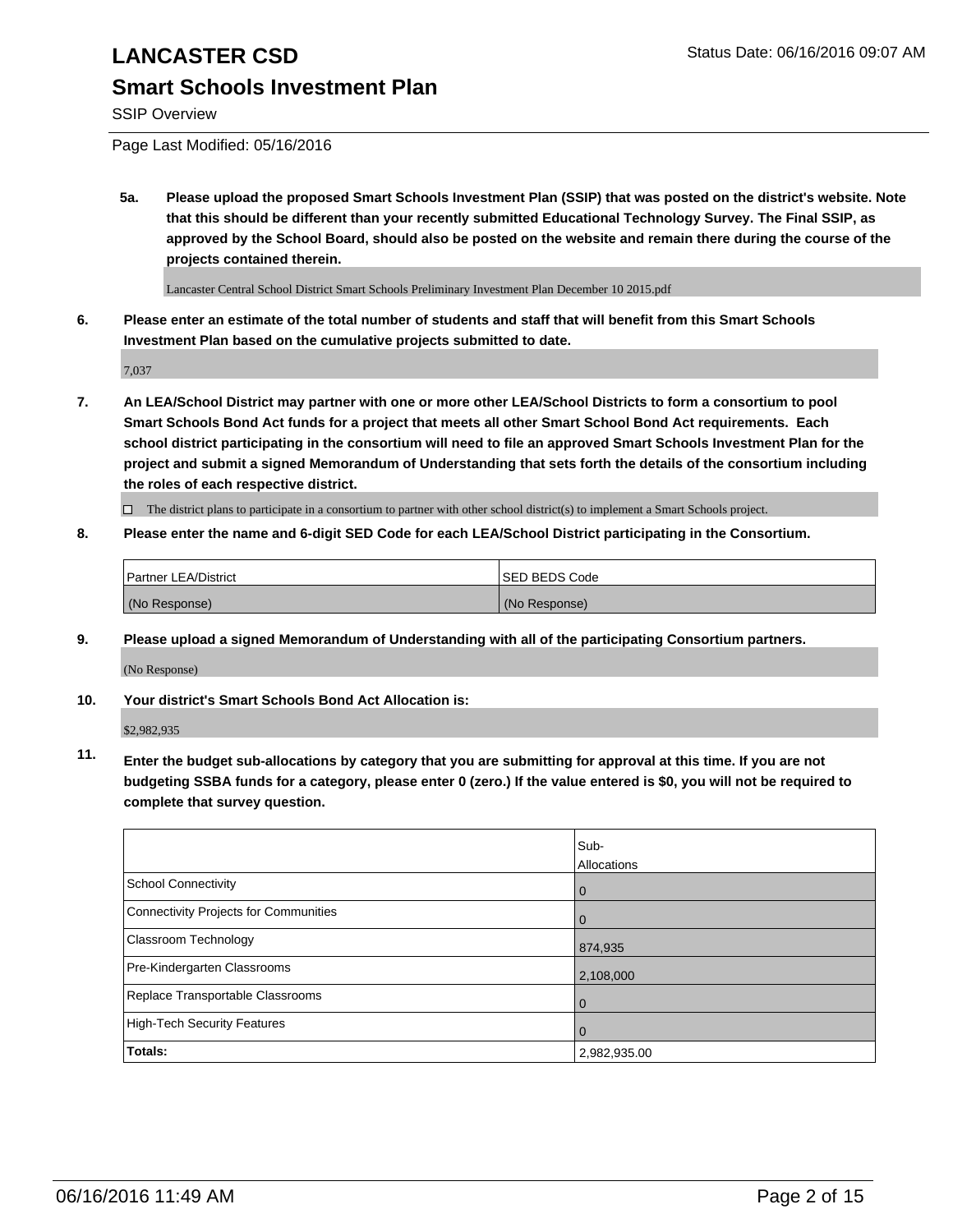School Connectivity

Page Last Modified: 01/14/2016

- **1. In order for students and faculty to receive the maximum benefit from the technology made available under the Smart Schools Bond Act, their school buildings must possess sufficient connectivity infrastructure to ensure that devices can be used during the school day. Smart Schools Investment Plans must demonstrate that:**
	- **sufficient infrastructure that meets the Federal Communications Commission's 100 Mbps per 1,000 students standard currently exists in the buildings where new devices will be deployed, or**
	- **is a planned use of a portion of Smart Schools Bond Act funds, or**
	- **is under development through another funding source.**

**Smart Schools Bond Act funds used for technology infrastructure or classroom technology investments must increase the number of school buildings that meet or exceed the minimum speed standard of 100 Mbps per 1,000 students and staff within 12 months. This standard may be met on either a contracted 24/7 firm service or a "burstable" capability. If the standard is met under the burstable criteria, it must be:**

**1. Specifically codified in a service contract with a provider, and**

**2. Guaranteed to be available to all students and devices as needed, particularly during periods of high demand, such as computer-based testing (CBT) periods.**

**Please describe how your district already meets or is planning to meet this standard within 12 months of plan submission.**

(No Response)

- **1a. If a district believes that it will be impossible to meet this standard within 12 months, it may apply for a waiver of this requirement, as described on the Smart Schools website. The waiver must be filed and approved by SED prior to submitting this survey.**
	- $\Box$  By checking this box, you are certifying that the school district has an approved waiver of this requirement on file with the New York State Education Department.

### **2. Connectivity Speed Calculator (Required)**

|                         | l Number of<br>Students | Multiply by<br>100 Kbps | Divide by 1000 Current Speed<br>Ito Convert to<br>Required<br>Speed in Mb | l in Mb          | Expected<br>Speed to be<br>Attained Within   Required<br>12 Months | <b>Expected Date</b><br><b>When</b><br>Speed Will be |
|-------------------------|-------------------------|-------------------------|---------------------------------------------------------------------------|------------------|--------------------------------------------------------------------|------------------------------------------------------|
|                         |                         |                         |                                                                           |                  |                                                                    | l Met                                                |
| <b>Calculated Speed</b> | (No<br>Response)        | (No Response)           | (No<br>Response)                                                          | (No<br>Response) | (No<br>Response)                                                   | (No<br>Response)                                     |

**3. Briefly describe how you intend to use Smart Schools Bond Act funds for high-speed broadband and/or wireless connectivity projects in school buildings.**

(No Response)

**4. Briefly describe the linkage between the district's District Instructional Technology Plan and the proposed projects. (There should be a link between your response to this question and your response to Question 1 in Part E. Curriculum and Instruction "What are the district's plans to use digital connectivity and technology to improve teaching and learning?)**

(No Response)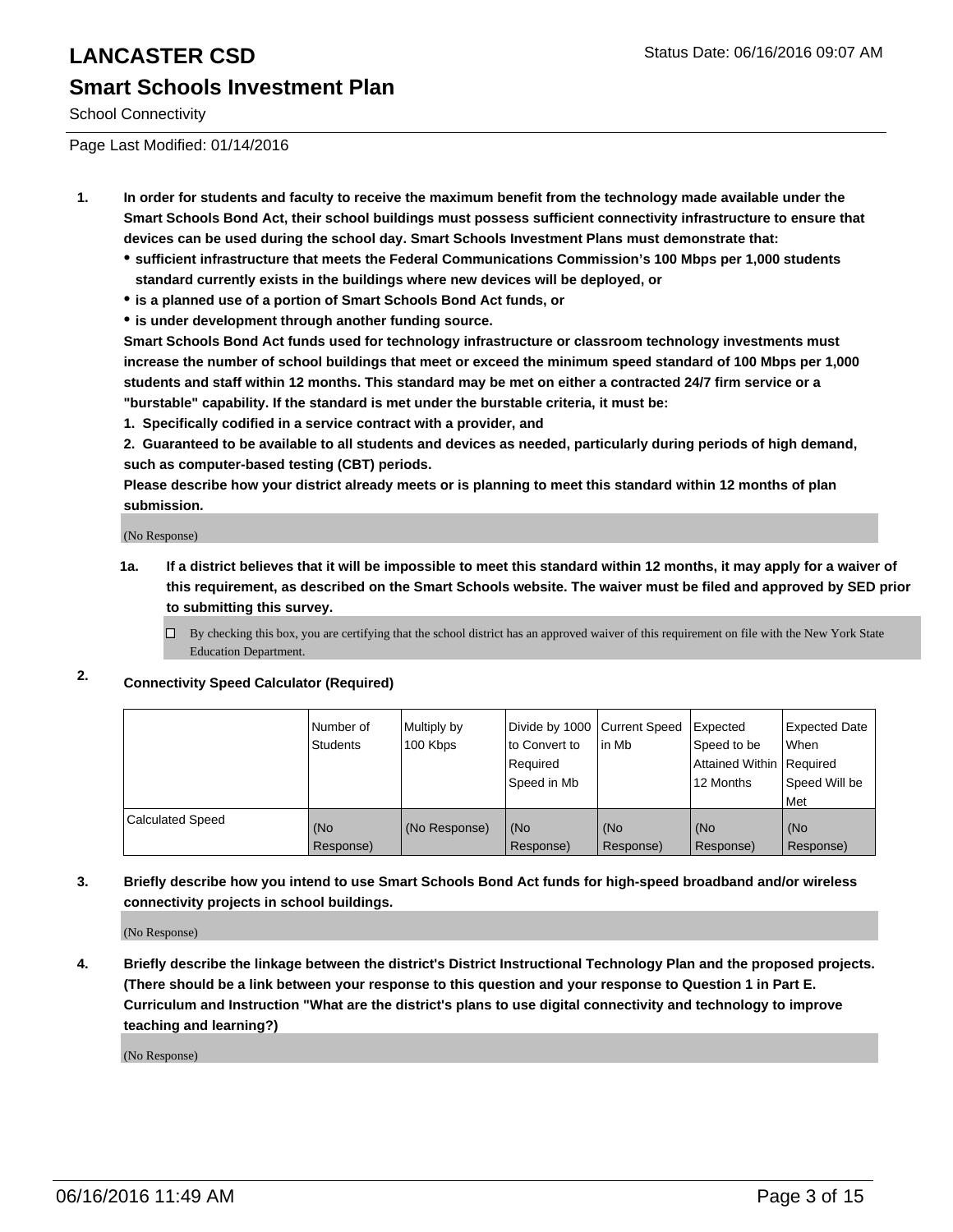School Connectivity

Page Last Modified: 01/14/2016

**5. If the district wishes to have students and staff access the Internet from wireless devices within the school building, or in close proximity to it, it must first ensure that it has a robust Wi-Fi network in place that has sufficient bandwidth to meet user demand.**

**Please describe how you have quantified this demand and how you plan to meet this demand.**

(No Response)

**6. As indicated on Page 5 of the guidance, the Office of Facilities Planning will have to conduct a preliminary review of all capital projects, including connectivity projects.**

| Project Number |  |
|----------------|--|
|                |  |
| (No Response)  |  |

**7. Certain high-tech security and connectivity infrastructure projects may be eligible for an expedited review process as determined by the Office of Facilities Planning.**

**Was your project deemed eligible for streamlined review?**

(No Response)

**8. Include the name and license number of the architect or engineer of record.**

| <b>Name</b>   | License Number |
|---------------|----------------|
| (No Response) | (No Response)  |

**9. If you are submitting an allocation for School Connectivity complete this table. Note that the calculated Total at the bottom of the table must equal the Total allocation for this category that you entered in the SSIP Overview overall budget.** 

|                                            | Sub-          |
|--------------------------------------------|---------------|
|                                            | Allocation    |
| Network/Access Costs                       | (No Response) |
| <b>Outside Plant Costs</b>                 | (No Response) |
| School Internal Connections and Components | (No Response) |
| Professional Services                      | (No Response) |
| Testing                                    | (No Response) |
| <b>Other Upfront Costs</b>                 | (No Response) |
| <b>Other Costs</b>                         | (No Response) |
| Totals:                                    |               |

| Select the allowable expenditure | Item to be purchased | Quantity      | Cost per Item | <b>Total Cost</b> |
|----------------------------------|----------------------|---------------|---------------|-------------------|
| type.                            |                      |               |               |                   |
| Repeat to add another item under |                      |               |               |                   |
| each type.                       |                      |               |               |                   |
| (No Response)                    | (No Response)        | (No Response) | (No Response) | (No Response)     |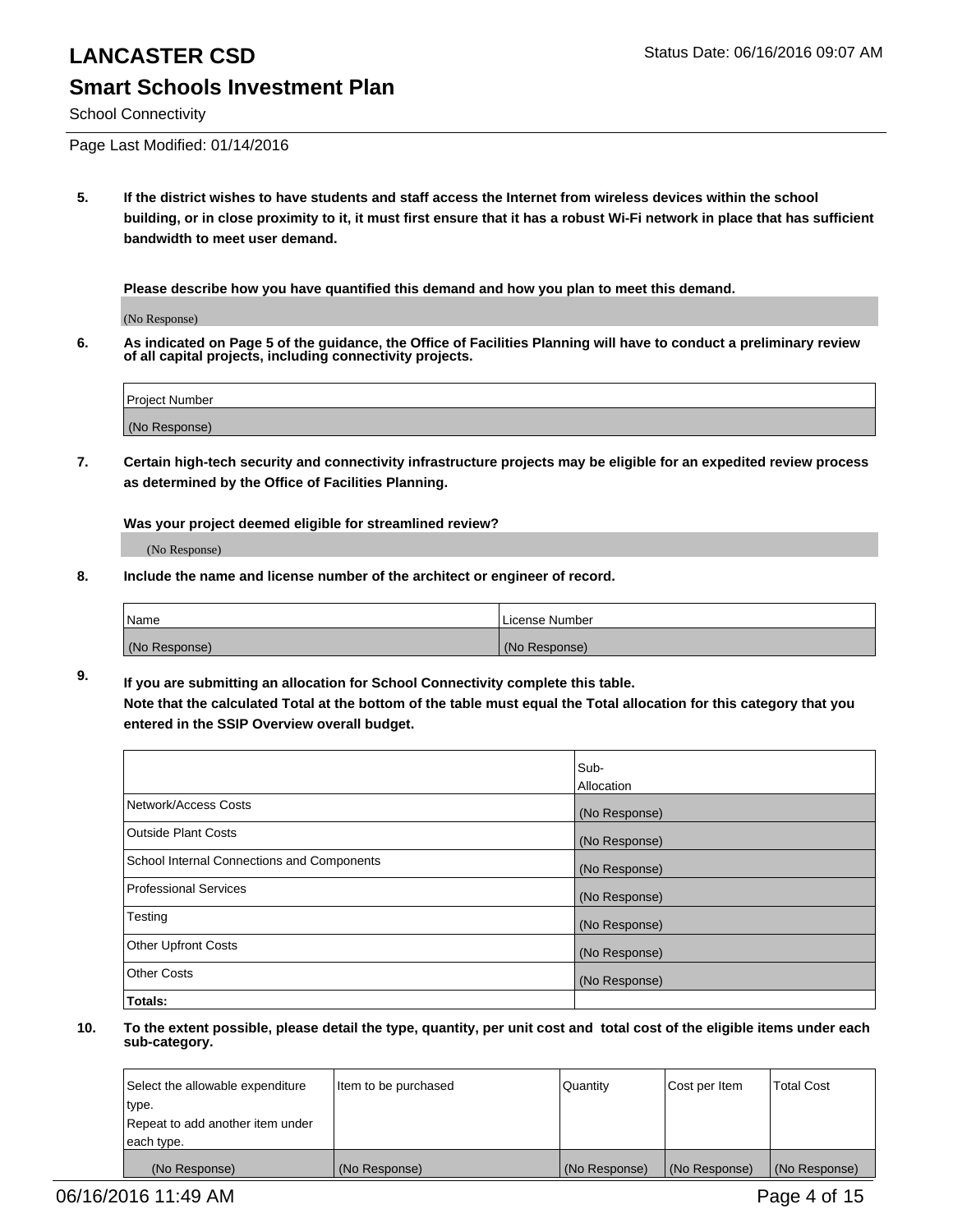### **Smart Schools Investment Plan**

Community Connectivity (Broadband and Wireless)

Page Last Modified: 01/14/2016

**1. Briefly describe how you intend to use Smart Schools Bond Act funds for high-speed broadband and/or wireless connectivity projects in the community.**

(No Response)

**2. Please describe how the proposed project(s) will promote student achievement and increase student and/or staff access to the Internet in a manner that enhances student learning and/or instruction outside of the school day and/or school building.**

(No Response)

**3. Community connectivity projects must comply with all the necessary local building codes and regulations (building and related permits are not required prior to plan submission).**

 $\Box$  I certify that we will comply with all the necessary local building codes and regulations.

**4. Please describe the physical location of the proposed investment.**

(No Response)

**5. Please provide the initial list of partners participating in the Community Connectivity Broadband Project, along with their Federal Tax Identification (Employer Identification) number.**

| Project Partners | <b>IFederal ID#</b> |
|------------------|---------------------|
| (No Response)    | (No Response)       |

**6. If you are submitting an allocation for Community Connectivity, complete this table. Note that the calculated Total at the bottom of the table must equal the Total allocation for this category that you**

**entered in the SSIP Overview overall budget.**

|                             | Sub-Allocation |
|-----------------------------|----------------|
| Network/Access Costs        | (No Response)  |
| Outside Plant Costs         | (No Response)  |
| <b>Tower Costs</b>          | (No Response)  |
| Customer Premises Equipment | (No Response)  |
| Professional Services       | (No Response)  |
| Testing                     | (No Response)  |
| Other Upfront Costs         | (No Response)  |
| Other Costs                 | (No Response)  |
| Totals:                     |                |

| Select the allowable expenditure | Item to be purchased | Quantity      | Cost per Item | <b>Total Cost</b> |
|----------------------------------|----------------------|---------------|---------------|-------------------|
| type.                            |                      |               |               |                   |
| Repeat to add another item under |                      |               |               |                   |
| each type.                       |                      |               |               |                   |
| (No Response)                    | (No Response)        | (No Response) | (No Response) | (No Response)     |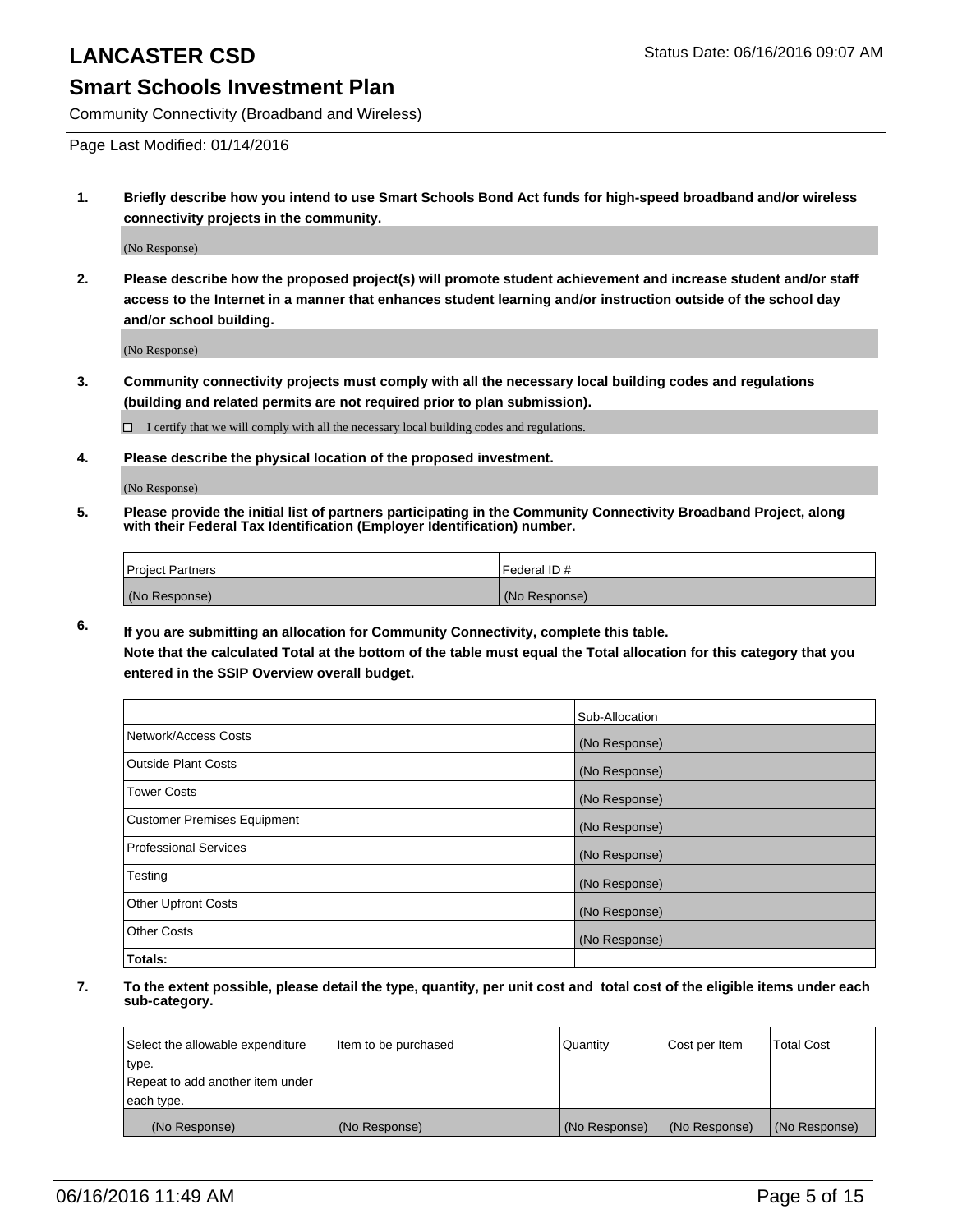#### Classroom Learning Technology

Page Last Modified: 06/15/2016

**1. In order for students and faculty to receive the maximum benefit from the technology made available under the Smart Schools Bond Act, their school buildings must possess sufficient connectivity infrastructure to ensure that devices can be used during the school day. Smart Schools Investment Plans must demonstrate that sufficient infrastructure that meets the Federal Communications Commission's 100 Mbps per 1,000 students standard currently exists in the buildings where new devices will be deployed, or is a planned use of a portion of Smart Schools Bond Act funds, or is under development through another funding source.**

**Smart Schools Bond Act funds used for technology infrastructure or classroom technology investments must increase the number of school buildings that meet or exceed the minimum speed standard of 100 Mbps per 1,000 students and staff within 12 months. This standard may be met on either a contracted 24/7 firm service or a "burstable" capability. If the standard is met under the burstable criteria, it must be:**

**1. Specifically codified in a service contract with a provider, and**

**2. Guaranteed to be available to all students and devices as needed, particularly during periods of high demand, such as computer-based testing (CBT) periods.**

**Please describe how your district already meets or is planning to meet this standard within 12 months of plan submission.**

Through a capital construction project approved in 2012, the district completed a major technology infrastructure upgrade in the summer of 2014. With those upgrades, the District has achieved the established minimum speed standard of 100Mbps per 100 students at all of its instructional school buildings.

#### **1a. If a district believes that it will be impossible to meet this standard within 12 months, it may apply for a waiver of this requirement, as described on the Smart Schools website. The waiver must be filed and approved by SED prior to submitting this survey.**

 $\Box$  By checking this box, you are certifying that the school district has an approved waiver of this requirement on file with the New York State Education Department.

### **2. Connectivity Speed Calculator (Required)**

|                         | Number of<br>Students | Multiply by<br>100 Kbps | Divide by 1000 Current Speed<br>to Convert to<br>Reauired<br>Speed in Mb | lin Mb | Expected<br>Speed to be<br>Attained Within   Required<br>12 Months | Expected Date<br>l When<br>Speed Will be<br>Met |
|-------------------------|-----------------------|-------------------------|--------------------------------------------------------------------------|--------|--------------------------------------------------------------------|-------------------------------------------------|
| <b>Calculated Speed</b> | 5,763                 | 576,300                 | 576.3                                                                    | 1204   | (No<br>Response)                                                   | (No<br>Response)                                |

**3. If the district wishes to have students and staff access the Internet from wireless devices within the school building, or in close proximity to it, it must first ensure that it has a robust Wi-Fi network in place that has sufficient bandwidth to meet user demand.**

**Please describe how you have quantified this demand and how you plan to meet this demand.**

The following connections exist within the district:

10 GB connections between buildings.

1 GB connection to classrooms/desktops.

1 GB connection to internet provider.

An additional 114 access points were purchased and will be installed in the summer of 2016 in areas that have been found to need additional access power. The wireless internet access is therefore robust and has sufficient bandwidth to meet user demand.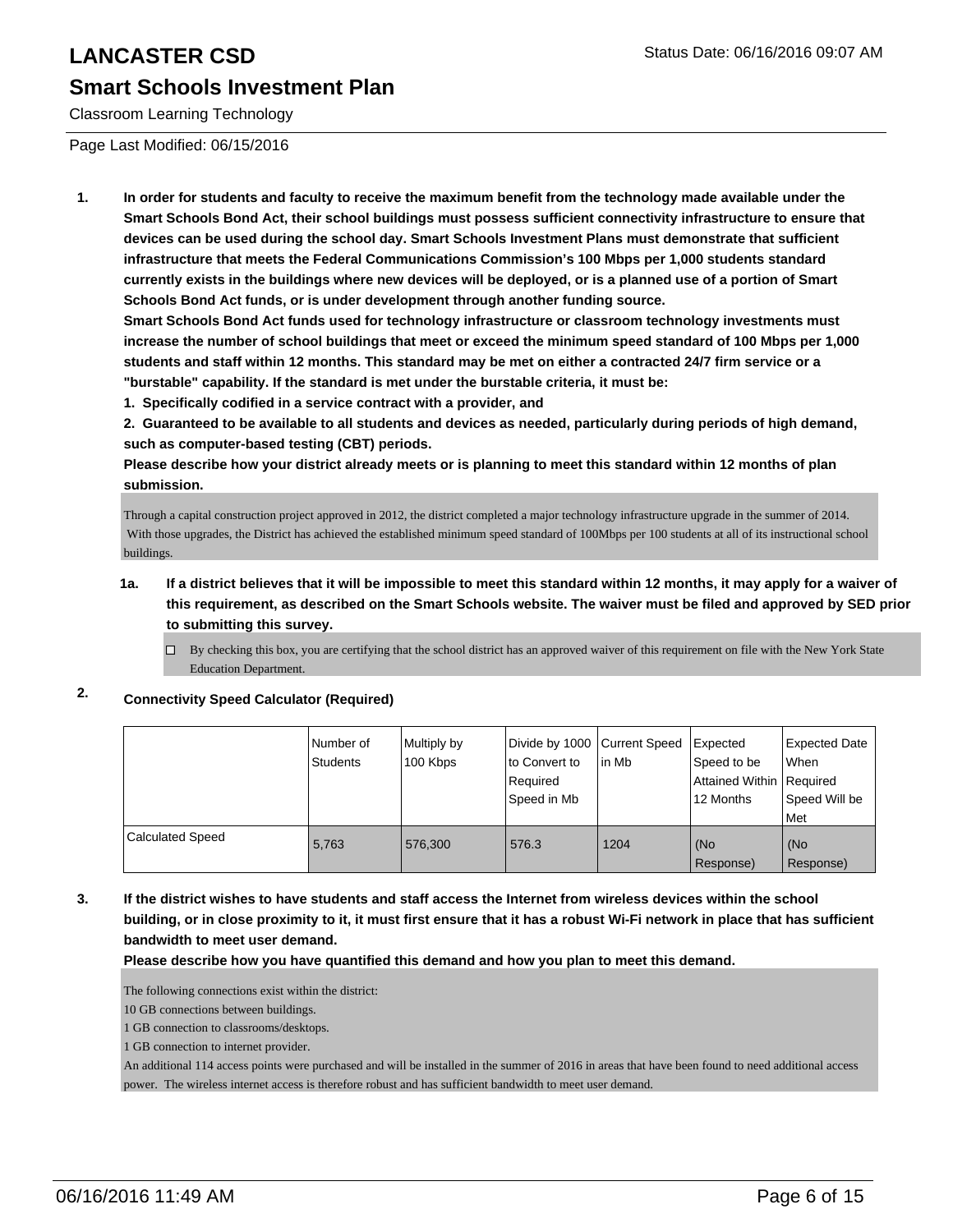## **Smart Schools Investment Plan**

Classroom Learning Technology

Page Last Modified: 06/15/2016

**4. All New York State public school districts are required to complete and submit an Instructional Technology Plan survey to the New York State Education Department in compliance with Section 753 of the Education Law and per Part 100.12 of the Commissioner's Regulations.**

**Districts that include educational technology purchases as part of their Smart Schools Investment Plan must have a submitted and approved Instructional Technology Plan survey on file with the New York State Education Department.**

- By checking this box, you are certifying that the school district has an approved Instructional Technology Plan survey on file with the New York State Education Department.
- **5. Describe the devices you intend to purchase and their compatibility with existing or planned platforms or systems. Specifically address the adequacy of each facility's electrical, HVAC and other infrastructure necessary to install and support the operation of the planned technology.**

Lancaster transititioned to the Google platform a year and a half ago and has purchased just over 1,800 Chromebooks for grades K-12 for instructional purposes. The Chromebook purchases planned through the Smart Schools Bond Act will partner with the current technology to add additional devices in each school building and subsequently increase our student to device ratios.

The classrooms have adequate electricity to support the devices. Also, when the devices are fully charged, they can last through the day being used by students, without having be be plugged in.

#### **6. Describe how the proposed technology purchases will:**

- **> enhance differentiated instruction;**
- **> expand student learning inside and outside the classroom;**
- **> benefit students with disabilities and English language learners; and**
- **> contribute to the reduction of other learning gaps that have been identified within the district.**

**The expectation is that districts will place a priority on addressing the needs of students who struggle to succeed in a rigorous curriculum. Responses in this section should specifically address this concern and align with the district's Instructional Technology Plan (in particular Question 2 of E. Curriculum and Instruction: "Does the district's instructional technology plan address the needs of students with disabilities to ensure equitable access to instruction, materials and assessments?" and Question 3 of the same section: "Does the district's instructional technology plan address the provision of assistive technology specifically for students with disabilities to ensure access to and participation in the general curriculum?"**

Lancaster's integration of technology into instruction has been planned and supported over the past ten years. We have used class sets of computers and have incorporated a "bring your own device" policy to supplement devices at grades 7-12. The classroom sets of devices, as well as labs in the schools, have been available and well used by students and teachers in the instructional process. The District currently supports technology through Library Media Centers, as well as with three Technology Mentors (assigned specifically to work with teachers on instructional applications for technology). In each building, lead teachers (part f the District Technology Committee) explore emerging technology and also provide support for their colleagues in technology applications. The District's commitment to Kagan Cooperative Learning, coupled with technology applications, attempts to insure that all students' needs are addressed and accommodated. Differentiation of instruction, as well as any individualization of student learning, becomes more of an option with additional devices. Currently, students use class sets of 4 to 5 computers, as well as Chromebooks which can be signed out for classroom use. Additional devices, managed with the assistance of Library Media Specialists and support staff, will permit further integration of the technology into instruction. Ongoing data analysis of student work, already in place throughout the district, reveals areas of concern for individual students, whether general education, special education, or ELLs. Technology provides another option for addressing these gaps, and the supportive training of teachers in technology applications, as well as the availability of the devices, assists teachers. It is critical that the support mechanisms be in place, and, in Lancaster, we believe that we have people designated for these tasks. Technology requests for students with special needs are reviewed and supported through the District's Committee on Special Education, as well as the District Hardware/Software Committee, which handles and processes requests for assistive technology. We have been fortunate in that requests for assistive technology have been funded both by the District and through federal grants when appropriate, such that any justified and appropriate request has been honored and funded. We also allocate much of our state instructional materials aids to support technology purchases for the District.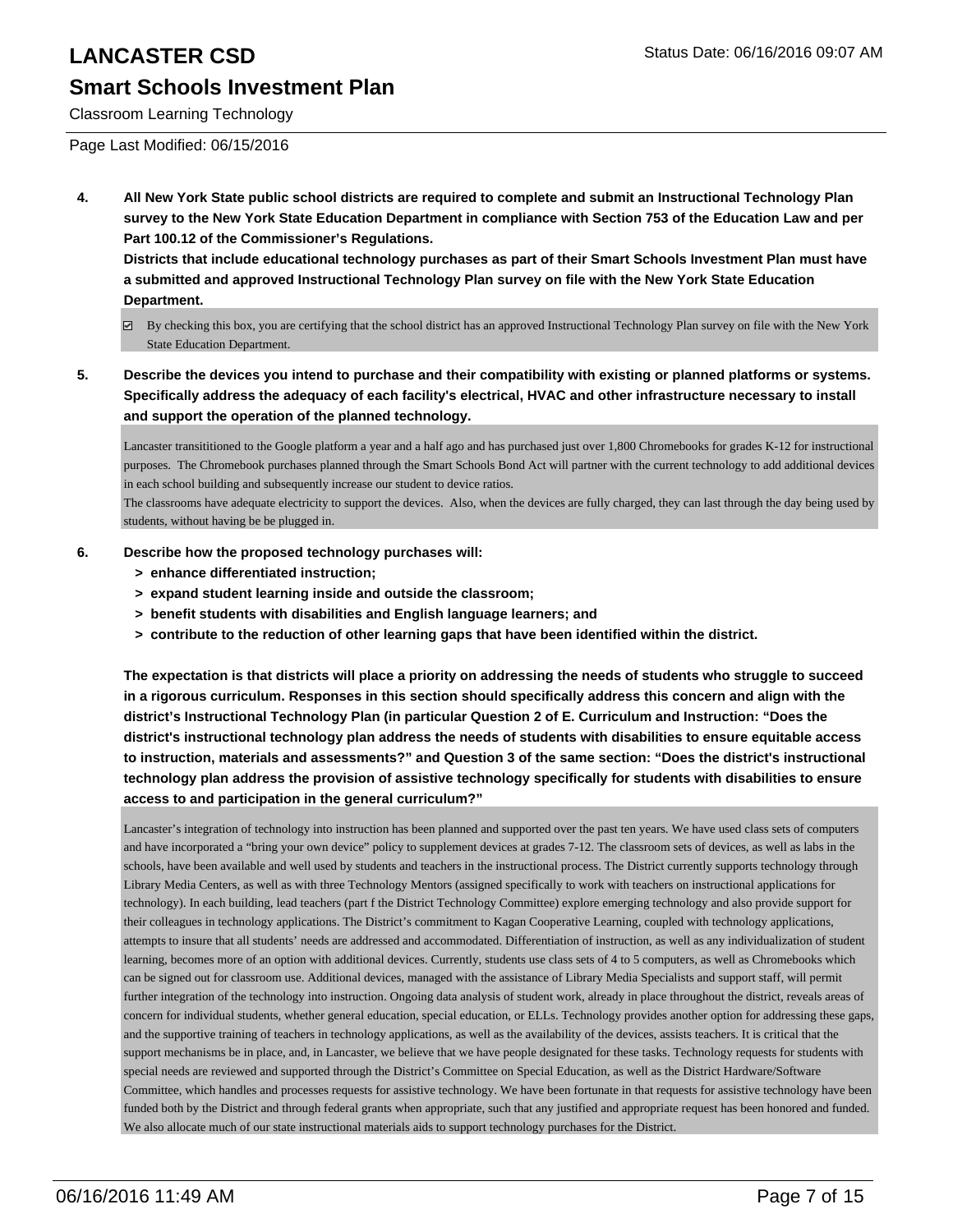#### Classroom Learning Technology

Page Last Modified: 06/15/2016

**7. Where appropriate, briefly describe how the proposed technology purchases will enhance ongoing communication with parents and other stakeholders and help the district facilitate technology-based regional partnerships, including distance learning and other efforts.**

Lancaster currently employs eSchool's Parent Portal as a communication venue for parents and teachers. Parents who do not have access to technology in their homes (currently less than one percent (1%) according to District surveys) are able to utilize technology in the Lancaster Public Library. Wi-Fi access, open to all through a guest network, permits parents to use District wireless with their own devices while on school grounds. The District actively participates with Erie 1 BOCES and WNYRIC on regional initiatives and partnerships, including participation in Technology forums such as NYSCATE.

**8. Describe the district's plan to provide professional development to ensure that administrators, teachers and staff can employ the technology purchased to enhance instruction successfully.**

**Note: This response should be aligned and expanded upon in accordance with your district's response to Question 1 of F. Professional Development of your Instructional Technology Plan: "Please provide a summary of professional development offered to teachers and staff, for the time period covered by this plan, to support technology to enhance teaching and learning. Please include topics, audience and method of delivery within your summary."**

Professional development is supported annually through budgetary allocations. Professional development, supported by Technology Mentors and Erie 1 BOCES shared staff, is ongoing and focused in the areas of technology. The following are a sample of courses offered during the 2014-15 school year and summer:

- 1. Math and the Flipped Classroom
- 2. Google Apps for Education
- 3. Digital Citizenship
- 4. Instructional Resources for Google Drive and Chromebooks
- 5. New Social Studies Standards Technology Supports
- 6. Common Assessment Development in eDoctrina
- 7. Flipping the Orchestral Lesson
- 8. Microsoft Office Applications

It is anticipated that Technology Mentors will continue to support technology, with one-to-one and small group support, as well as providing professional development opportunities for teachers in a similar manner as currently exists.

- **9. Districts must contact the SUNY/CUNY teacher preparation program that supplies the largest number of the district's new teachers to request advice on innovative uses and best practices at the intersection of pedagogy and educational technology.**
	- $\boxtimes$  By checking this box, you certify that you have contacted the SUNY/CUNY teacher preparation program that supplies the largest number of your new teachers to request advice on these issues.
- **10. A district whose Smart Schools Investment Plan proposes the purchase of technology devices and other hardware must account for nonpublic schools in the district.**

**Are there nonpublic schools within your school district?**

**Ø** Yes

 $\square$  No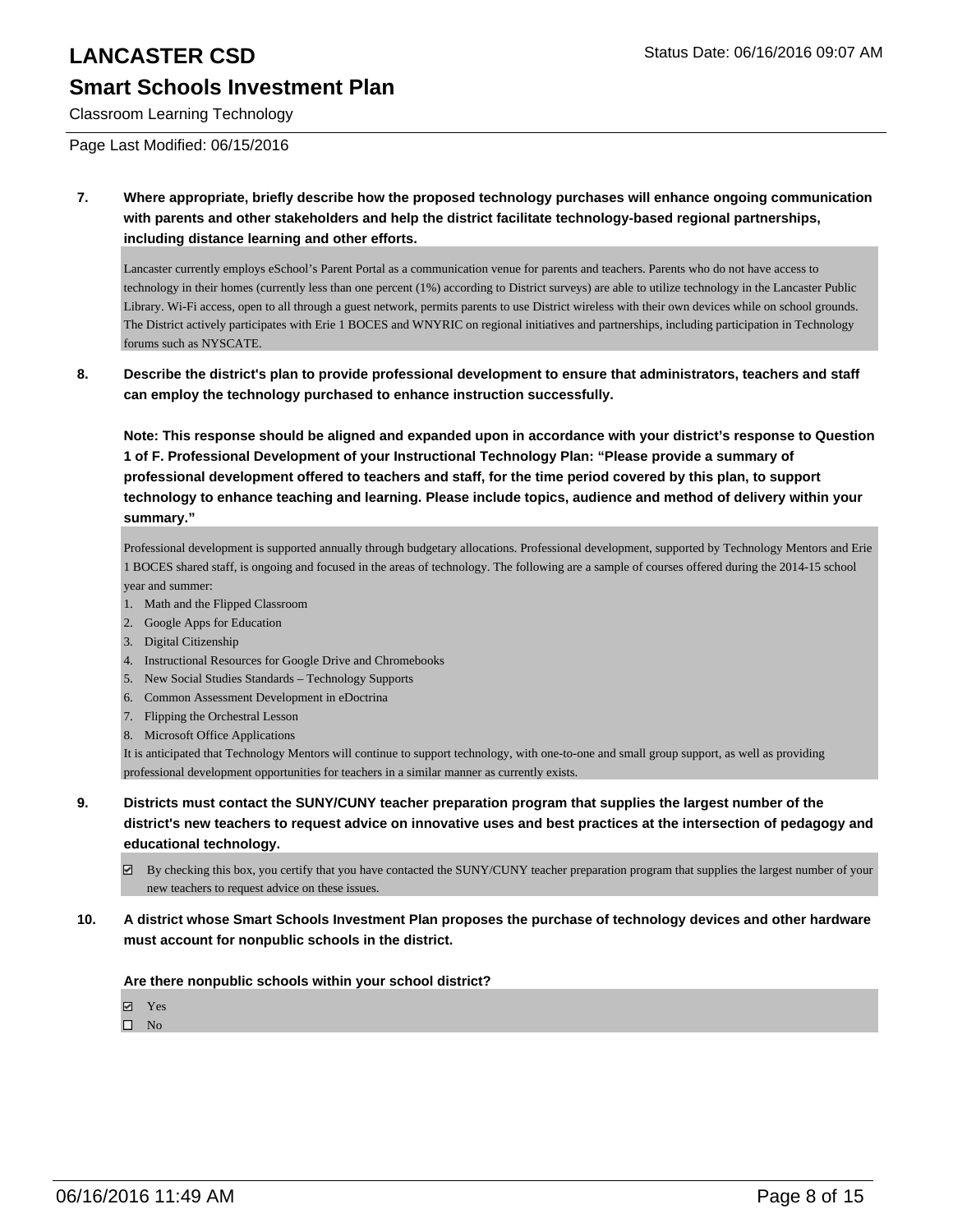## **Smart Schools Investment Plan**

Classroom Learning Technology

Page Last Modified: 06/15/2016

**10a. Describe your plan to loan purchased hardware to nonpublic schools within your district. The plan should use your district's nonpublic per-student loan amount calculated below, within the framework of the guidance. Please enter the date by which nonpublic schools must request classroom technology items. Also, specify in your response the devices that the nonpublic schools have requested, as well as in the in the Budget and the Expenditure Table at the end of the page.**

The non-public allotment calculation is as follows: \$874,935 total towards classroom devices divided by a total of 6,600 students (5763 district students+ 837 non-public students), therefore the per student allocation is \$133.

We will allocate \$111,321 to devices for non-public school loan. We will require the non-public schools in the district to follow a similar process for requesting devices as they do for state instructional materials aid allocations. The district will meet with non-public school officials once the Smart Schools Bond application is approved and outline expectations for device loan requests. Hardware will be supported by district personnel in issues of function and breakage. Non-public schools will need to provide internal, ongoing operating support for students and teachers utilizing the devices. Devices will be held by the assigned school and will require return only in case of repair or replacement.

The district has held a meeting with the nonpublic schools and let them know of the plan to purchase devices with the grant money. They are holding until our plan is approved and then they will receive further instruction on how to go about purchasing devices with this money. We meet with them annually in October to relay the purchasing procedures for hardware, software, textbook, and title monies. The deadline for submitting their requests will be July 1, 2016.

**10b. A final Smart Schools Investment Plan cannot be approved until school authorities have adopted regulations specifying the date by which requests from nonpublic schools for the purchase and loan of Smart Schools Bond Act classroom technology must be received by the district.**

 $\boxtimes$  By checking this box, you certify that you have such a plan and associated regulations in place that have been made public.

### **11. Nonpublic Classroom Technology Loan Calculator**

**The Smart Schools Bond Act provides that any Classroom Learning Technology purchases made using Smart Schools funds shall be lent, upon request, to nonpublic schools in the district. However, no school district shall be required to loan technology in amounts greater than the total obtained and spent on technology pursuant to the Smart Schools Bond Act and the value of such loan may not exceed the total of \$250 multiplied by the nonpublic school enrollment in the base year at the time of enactment.**

**See:**

**http://www.p12.nysed.gov/mgtserv/smart\_schools/docs/Smart\_Schools\_Bond\_Act\_Guidance\_04.27.15\_Final.pdf.**

|                                     | 1. Classroom<br>Technology<br>Sub-allocation | 2. Public<br><b>Enrollment</b><br>$(2014 - 15)$ | 3. Nonpublic<br>Enrollment<br>$(2014-15)$ | l 4. Sum of<br>l Public and<br>l Nonpublic<br><b>Enrollment</b> | 5. Total Per<br>Pupil Sub-<br>Iallocation | 6. Total<br>l Nonpublic Loan<br>Amount |
|-------------------------------------|----------------------------------------------|-------------------------------------------------|-------------------------------------------|-----------------------------------------------------------------|-------------------------------------------|----------------------------------------|
| Calculated Nonpublic Loan<br>Amount | 874.935                                      | 5.763                                           | 837                                       | 6.600                                                           | 133                                       | 111.321                                |

**12. To ensure the sustainability of technology purchases made with Smart Schools funds, districts must demonstrate a long-term plan to maintain and replace technology purchases supported by Smart Schools Bond Act funds. This sustainability plan shall demonstrate a district's capacity to support recurring costs of use that are ineligible for Smart Schools Bond Act funding such as device maintenance, technical support, Internet and wireless fees, maintenance of hotspots, staff professional development, building maintenance and the replacement of incidental items. Further, such a sustainability plan shall include a long-term plan for the replacement of purchased devices and equipment at the end of their useful life with other funding sources.**

 $\boxtimes$  By checking this box, you certify that the district has a sustainability plan as described above.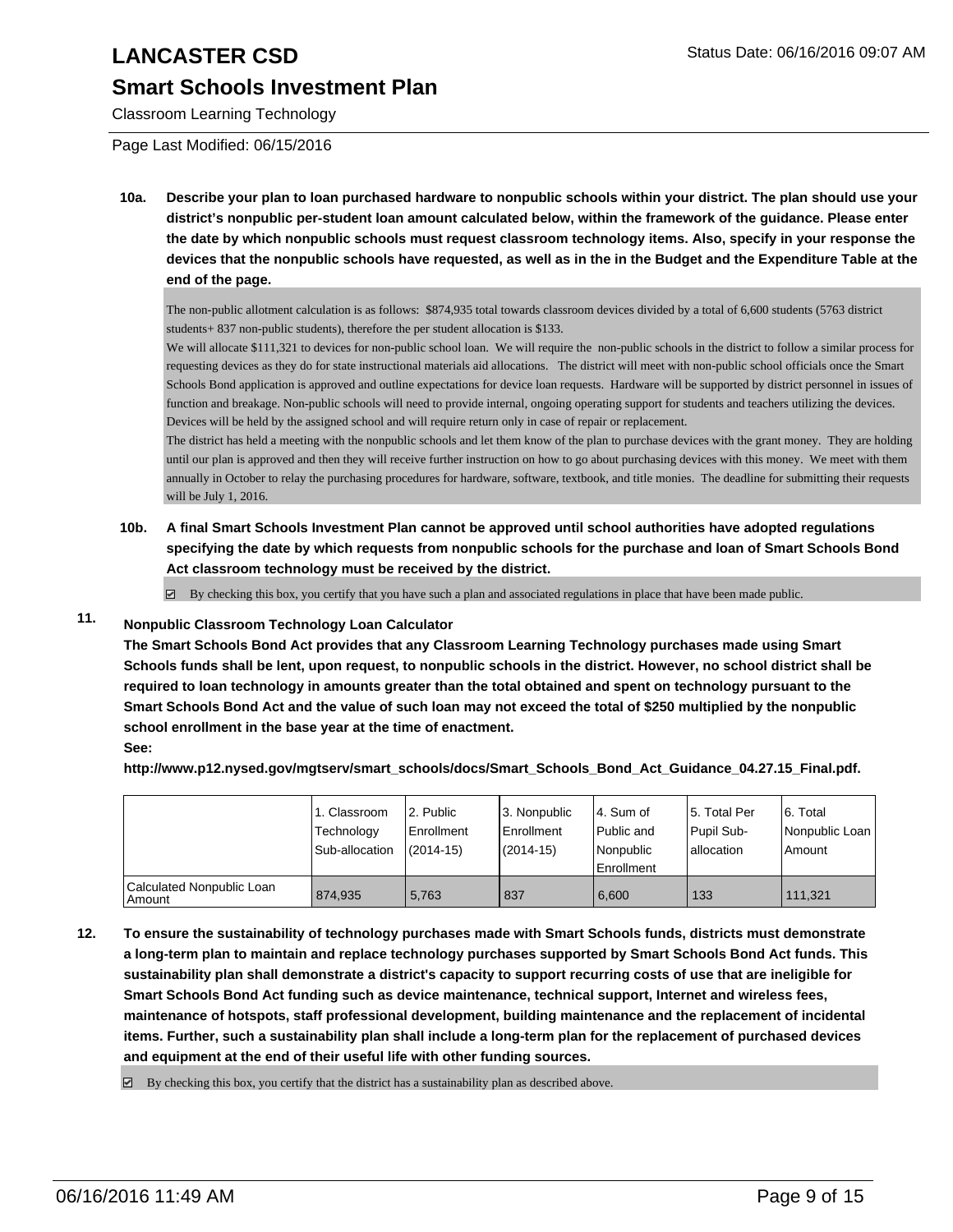## **Smart Schools Investment Plan**

Classroom Learning Technology

Page Last Modified: 06/15/2016

**13. Districts must ensure that devices purchased with Smart Schools Bond funds will be distributed, prepared for use, maintained and supported appropriately. Districts must maintain detailed device inventories in accordance with generally accepted accounting principles.**

By checking this box, you certify that the district has a distribution and inventory management plan and system in place.

**14. If you are submitting an allocation for Classroom Learning Technology complete this table. Note that the calculated Total at the bottom of the table must equal the Total allocation for this category that you entered in the SSIP Overview overall budget.**

|                          | Sub-Allocation |
|--------------------------|----------------|
| Interactive Whiteboards  | (No Response)  |
| Computer Servers         | (No Response)  |
| <b>Desktop Computers</b> | (No Response)  |
| <b>Laptop Computers</b>  | 763,614        |
| <b>Tablet Computers</b>  | (No Response)  |
| <b>Other Costs</b>       | 111,321        |
| Totals:                  | 874,935.00     |

| Select the allowable expenditure | I Item to be Purchased | Quantity      | Cost per Item | <b>Total Cost</b> |
|----------------------------------|------------------------|---------------|---------------|-------------------|
| type.                            |                        |               |               |                   |
| Repeat to add another item under |                        |               |               |                   |
| each type.                       |                        |               |               |                   |
| (No Response)                    | (No Response)          | (No Response) | (No Response) | (No Response)     |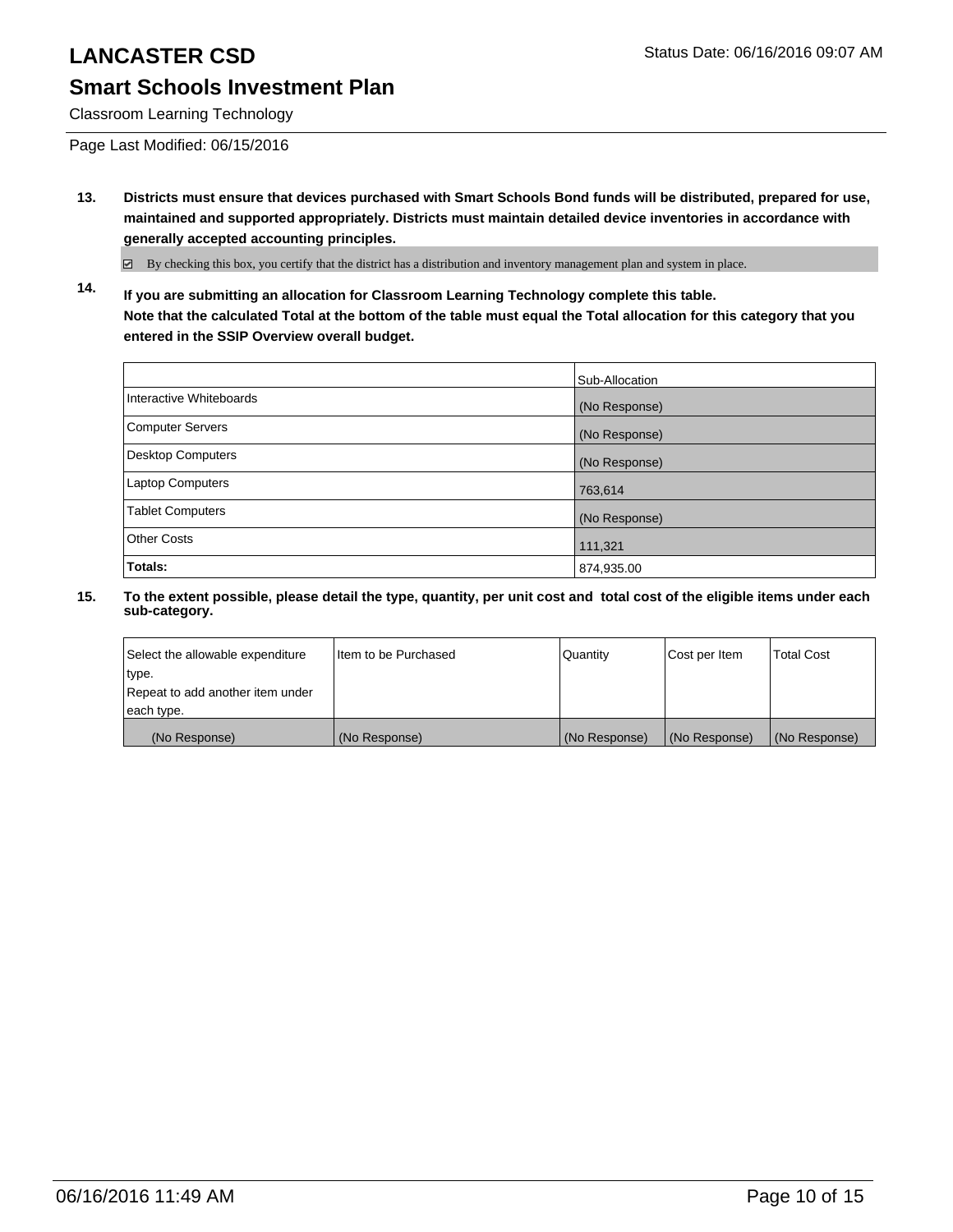Pre-Kindergarten Classrooms

Page Last Modified: 06/15/2016

#### **1. Provide information regarding how and where the district is currently serving pre-kindergarten students and justify the need for additional space with enrollment projections over 3 years.**

The district is currently annually serving up to 162 pre-kindergarten students in a half day program that mimics the K-12 school year. The program is funded by the state's Universal Pre-Kindergarten Program Grant. The allocation has been frozen for several years, so we are serving up to the maximum number of students that the funding covers. The district currently contracts out with a local pre-school education business to provide the education for these children. The program is operated out of a district facility, Central Avenue Elementary School, located at 149 Central Avenue, Lancaster.

The district's 2015-16 kindergarten enrollment is 403 students and incoming kindergarten class enrollment projections for the next few year range from 380 to 400. Based on the current kindergarten class, we are serving only forty percent of our population with our current UPK program. By expanding the building space to include eight additional classrooms, we would be able to serve an additional thirty-six percent of the pre-kindergarten population, for a total of seventy-six percent served.

#### **2. Describe the district's plan to construct, enhance or modernize education facilities to accommodate prekindergarten programs. Such plans must include:**

- **Specific descriptions of what the district intends to do to each space;**
- **An affirmation that pre-kindergarten classrooms will contain a minimum of 900 square feet per classroom;**
- **The number of classrooms involved;**
- **The approximate construction costs per classroom; and**

**- Confirmation that the space is district-owned or has a long-term lease that exceeds the probable useful life of the improvements.**

The district plans to add a corridor of eight classrooms on to our existing Central Avenue Elementary School building. The addition will include a corridor and restrooms. The classrooms will each be 900 square feet, a 25X36 dimension. The estimated cost per square foot for the new construction is \$200. Each classroom is estimated to cost \$180,000. The total cost of construction, including the eight classrooms, corridor, restrooms, site work, and incidental costs is estimated to total \$2,108,000.

The following is a more detailed cost breakdown per square foot of the construction:

|                                | % of Total | Per Sq. Ft | Total          |
|--------------------------------|------------|------------|----------------|
| <b>Total Construction Cost</b> |            | \$200.00   | \$1,728,000.00 |
|                                |            |            |                |
| <b>Detailed Building Cost</b>  |            |            |                |
| <b>General Trades</b>          | 60%        | \$120.00   | \$1,036,800    |
| FP                             | 2%         | \$4.00     | \$34,560       |
| Plumbing                       | 10%        | \$20.00    | \$172,800      |
| <b>HVAC</b>                    | 13%        | \$26.00    | \$224,640      |
| Electrical                     | 15%        | \$30.00    | \$259,200      |
|                                | 100%       | \$200.00   | \$1,728,000    |
|                                |            |            |                |
| +Site and Incidentals          | 22%        |            | \$380,000      |
|                                |            |            | \$2,108,000    |
|                                |            |            |                |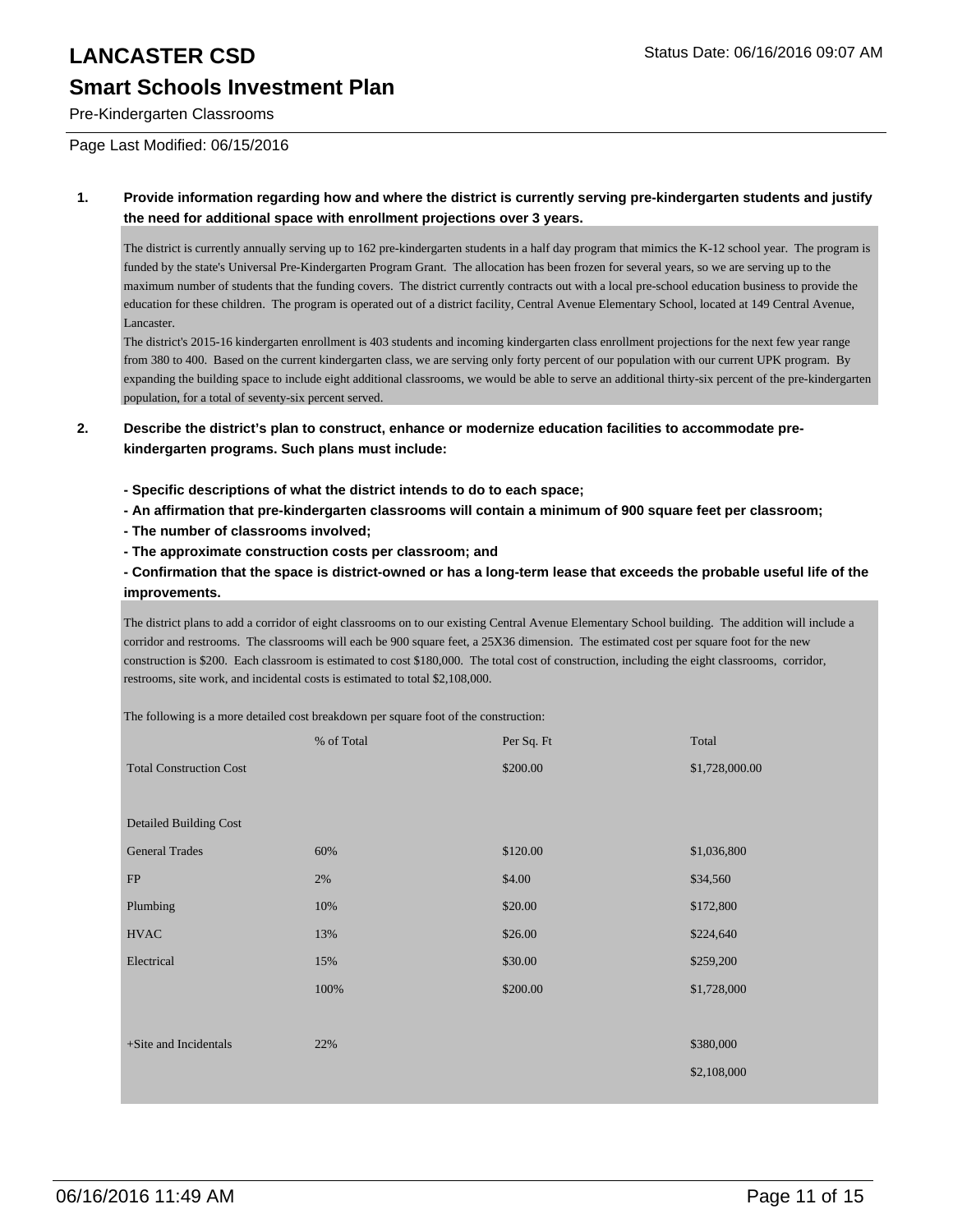# **Smart Schools Investment Plan**

Pre-Kindergarten Classrooms

Page Last Modified: 06/15/2016

**3. Smart Schools Bond Act funds may only be used for capital construction costs. Describe the type and amount of additional funds that will be required to support ineligible ongoing costs (e.g. instruction, supplies) associated with any additional pre-kindergarten classrooms that the district plans to add.**

The district will use future available state and local funds for operating the program (using district employees or contracting the program out with a local pre-school education business). Supplies and equipment necessary for the program will be able to be sustained by the district's general fund budget.

**4. All plans and specifications for the erection, repair, enlargement or remodeling of school buildings in any public school district in the State must be reviewed and approved by the Commissioner. Districts that plan capital projects using their Smart Schools Bond Act funds will undergo a Preliminary Review Process by the Office of Facilities Planning.**

| Project Number        |  |
|-----------------------|--|
| 14-19-01-06-0-013-010 |  |
| (No Response)         |  |

**5. If you have made an allocation for Pre-Kindergarten Classrooms, complete this table.**

**Note that the calculated Total at the bottom of the table must equal the Total allocation for this category that you entered in the SSIP Overview overall budget.**

|                                          | Sub-Allocation |
|------------------------------------------|----------------|
| Construct Pre-K Classrooms               | 2,108,000      |
| Enhance/Modernize Educational Facilities | (No Response)  |
| Other Costs                              | (No Response)  |
| Totals:                                  | 2,108,000.00   |

| Select the allowable expenditure | Item to be purchased | l Quantitv    | Cost per Item | <b>Total Cost</b> |
|----------------------------------|----------------------|---------------|---------------|-------------------|
| type.                            |                      |               |               |                   |
| Repeat to add another item under |                      |               |               |                   |
| each type.                       |                      |               |               |                   |
| (No Response)                    | (No Response)        | (No Response) | (No Response) | (No Response)     |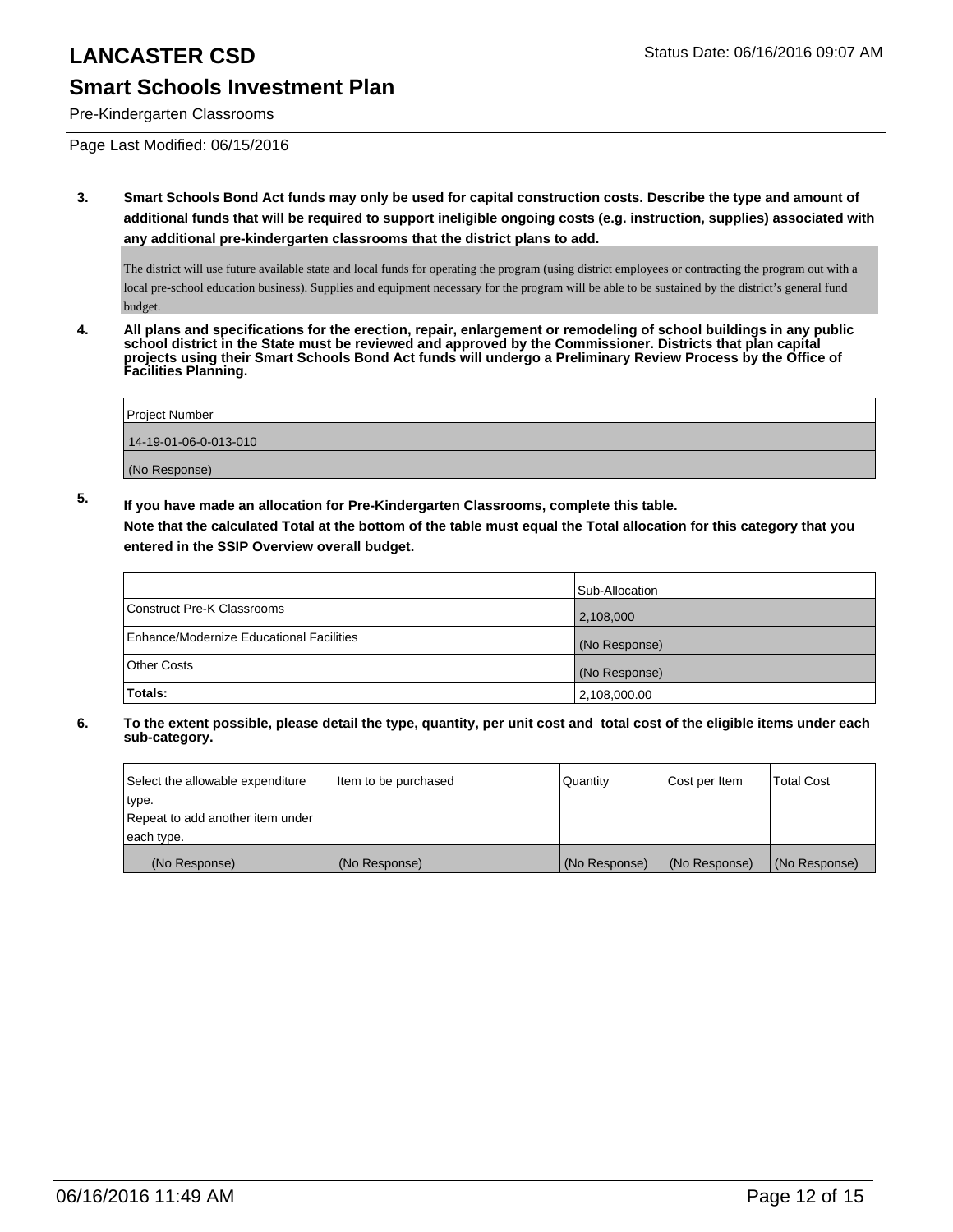## **Smart Schools Investment Plan**

Replace Transportable Classrooms

Page Last Modified: 06/15/2016

**1. Describe the district's plan to construct, enhance or modernize education facilities to provide high-quality instructional space by replacing transportable classrooms.**

(No Response)

**2. All plans and specifications for the erection, repair, enlargement or remodeling of school buildings in any public school district in the State must be reviewed and approved by the Commissioner. Districts that plan capital projects using their Smart Schools Bond Act funds will undergo a Preliminary Review Process by the Office of Facilities Planning.**

| <b>Project Number</b> |  |
|-----------------------|--|
| (No Response)         |  |

**3. For large projects that seek to blend Smart Schools Bond Act dollars with other funds, please note that Smart Schools Bond Act funds can be allocated on a pro rata basis depending on the number of new classrooms built that directly replace transportable classroom units.**

**If a district seeks to blend Smart Schools Bond Act dollars with other funds describe below what other funds are being used and what portion of the money will be Smart Schools Bond Act funds.**

(No Response)

**4. If you have made an allocation for Replace Transportable Classrooms, complete this table. Note that the calculated Total at the bottom of the table must equal the Total allocation for this category that you entered in the SSIP Overview overall budget.**

|                                                | Sub-Allocation |
|------------------------------------------------|----------------|
| Construct New Instructional Space              | (No Response)  |
| Enhance/Modernize Existing Instructional Space | (No Response)  |
| <b>Other Costs</b>                             | (No Response)  |
| Totals:                                        |                |

| Select the allowable expenditure | Item to be purchased | <b>Quantity</b> | Cost per Item | <b>Total Cost</b> |
|----------------------------------|----------------------|-----------------|---------------|-------------------|
| type.                            |                      |                 |               |                   |
| Repeat to add another item under |                      |                 |               |                   |
| each type.                       |                      |                 |               |                   |
| (No Response)                    | (No Response)        | (No Response)   | (No Response) | (No Response)     |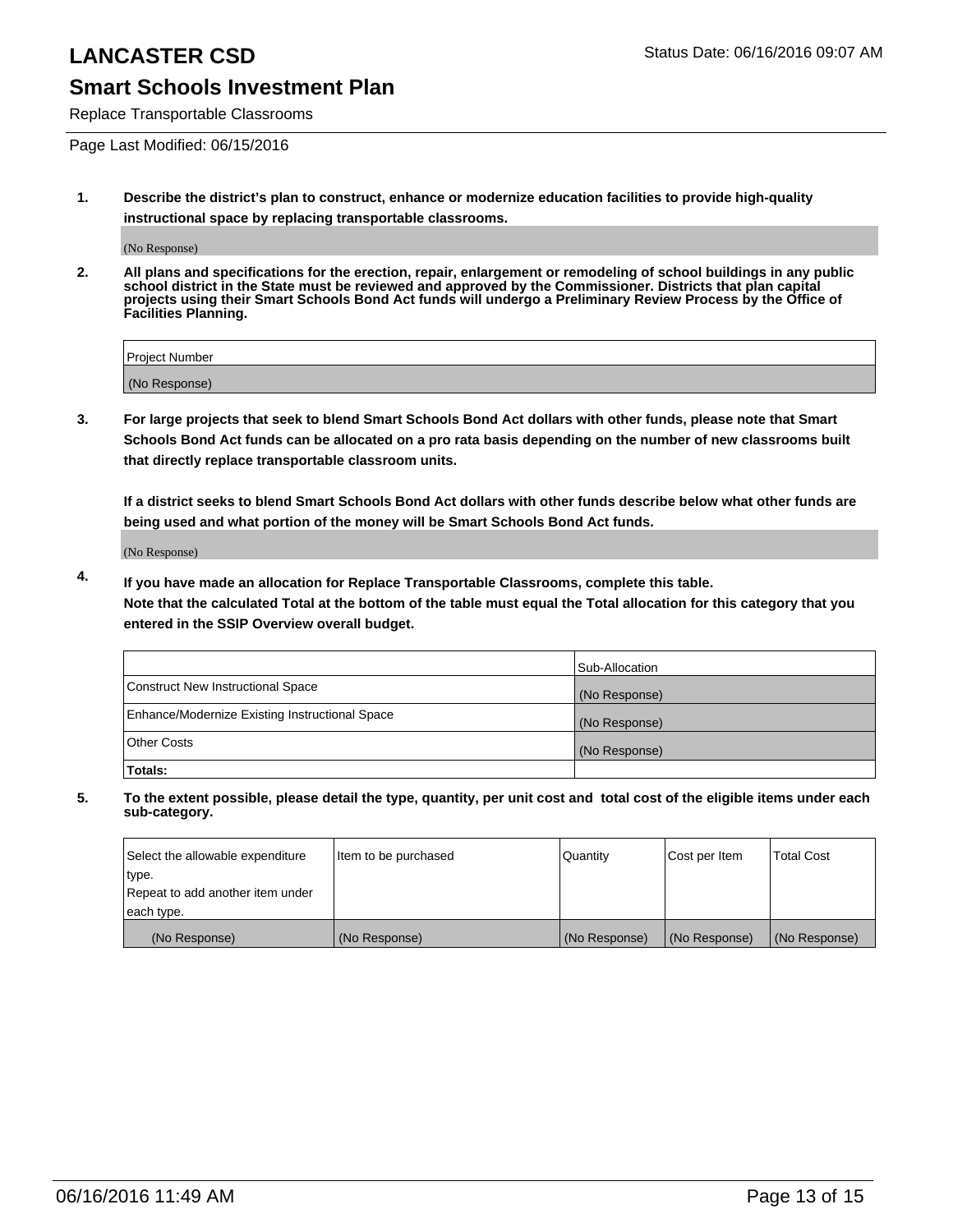## **Smart Schools Investment Plan**

High-Tech Security Features

Page Last Modified: 01/14/2016

**1. Describe how you intend to use Smart Schools Bond Act funds to install high-tech security features in school buildings and on school campuses.**

(No Response)

**2. All plans and specifications for the erection, repair, enlargement or remodeling of school buildings in any public school district in the State must be reviewed and approved by the Commissioner. Districts that plan capital projects using their Smart Schools Bond Act funds will undergo a Preliminary Review Process by the Office of Facilities Planning.** 

| Project Number |  |
|----------------|--|
| (No Response)  |  |

**3. Was your project deemed eligible for streamlined Review?**

| П | Yes |  |
|---|-----|--|
| П | Nο  |  |

**4. Include the name and license number of the architect or engineer of record.**

| Name          | License Number |
|---------------|----------------|
| (No Response) | (No Response)  |

**5. If you have made an allocation for High-Tech Security Features, complete this table.**

**Note that the calculated Total at the bottom of the table must equal the Total allocation for this category that you entered in the SSIP Overview overall budget.**

|                                                      | Sub-Allocation |
|------------------------------------------------------|----------------|
| Capital-Intensive Security Project (Standard Review) | (No Response)  |
| <b>Electronic Security System</b>                    | (No Response)  |
| <b>Entry Control System</b>                          | (No Response)  |
| Approved Door Hardening Project                      | (No Response)  |
| <b>Other Costs</b>                                   | (No Response)  |
| Totals:                                              |                |

| Select the allowable expenditure | Item to be purchased | Quantity      | Cost per Item | <b>Total Cost</b> |
|----------------------------------|----------------------|---------------|---------------|-------------------|
| type.                            |                      |               |               |                   |
| Repeat to add another item under |                      |               |               |                   |
| each type.                       |                      |               |               |                   |
| (No Response)                    | (No Response)        | (No Response) | (No Response) | (No Response)     |